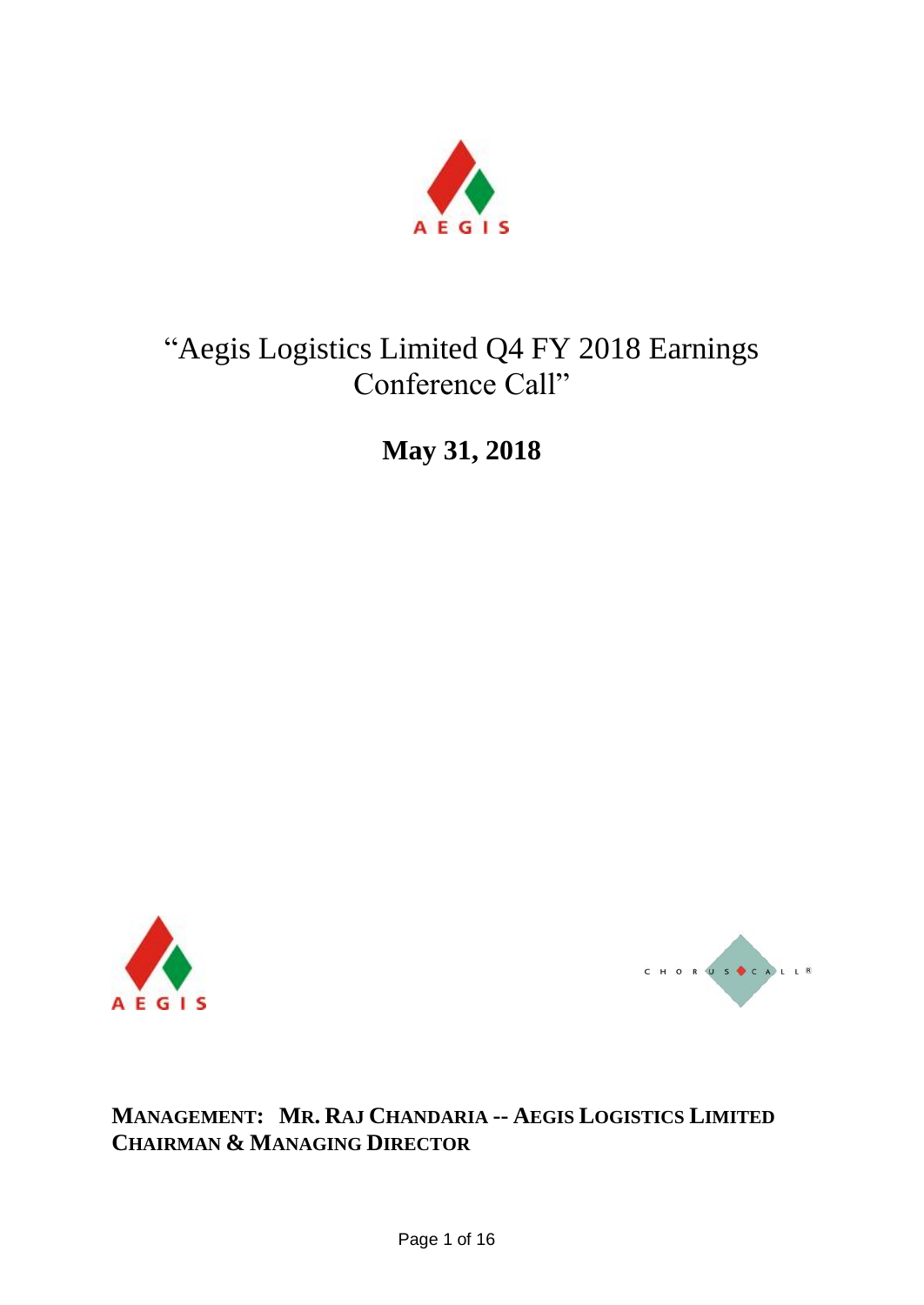

## **MR. ANISH CHANDARIA -- VICE CHAIRMAN AND MANAGING DIRECTOR, AEGIS LOGISTICS LIMITED**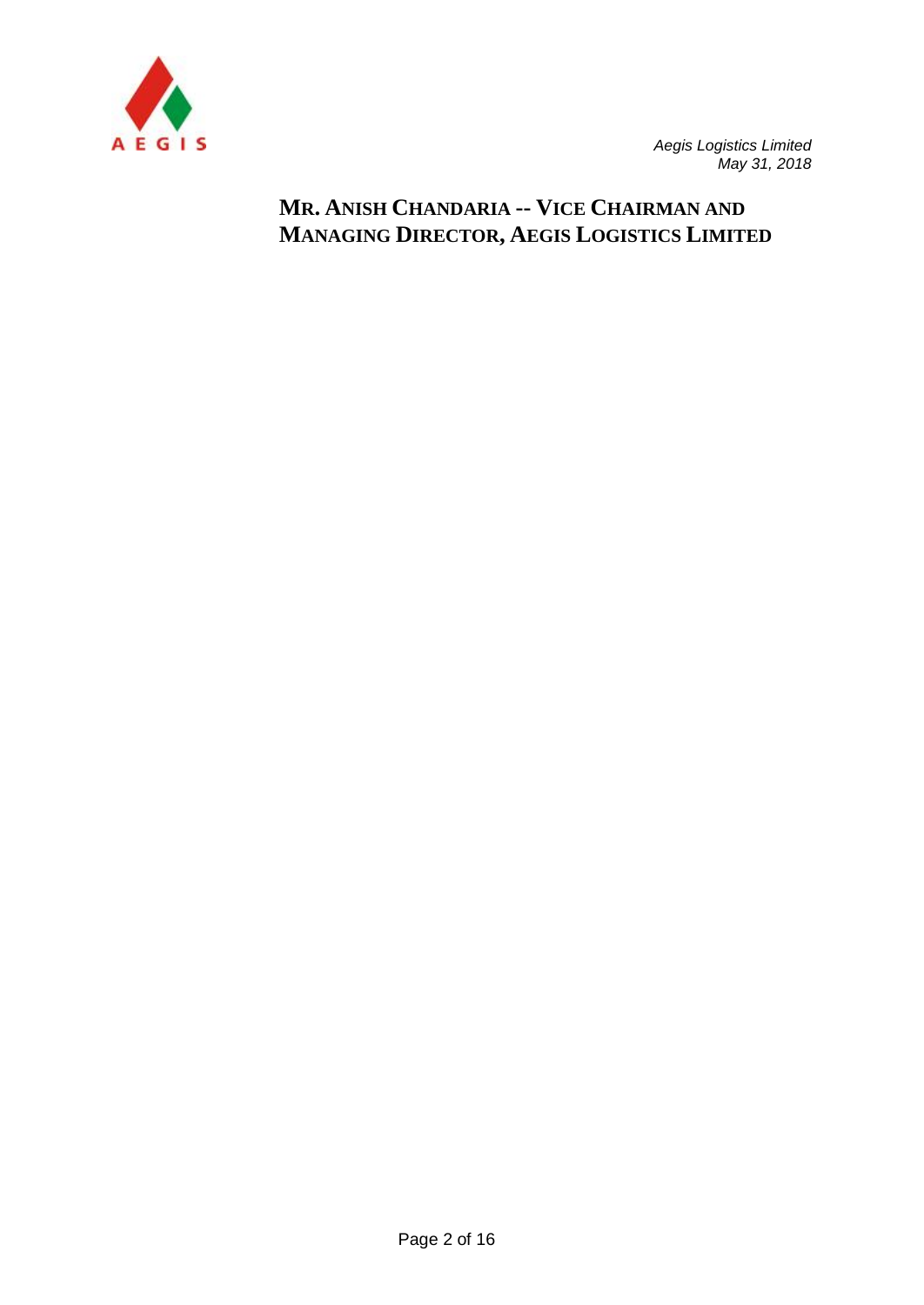

## **Moderator:** Ladies and Gentlemen, Good Day and Welcome to the Aegis Logistics Limited Q4 FY 2018 Earnings Conference Call. This conference call may contain forward-looking statements about the company which are based on the beliefs, opinions, and expectations of the company as on the date of this call. These statements are not the guarantees of future performance and involves risks and uncertainties that are difficult to predict. As a reminder, all participant lines will be in the listen-only mode. And there will be an opportunity for you to ask questions after the presentation concludes. Should you need assistance during the conference call, please signal the operator by pressing "\*" then "0" on your touchtone telephone. Please note that this conference is being recorded. I now hand the conference over to Mr. Anish Chandaria -- Vice Chairman and Managing Director Aegis Logistics Limited. Thank you and over to you Mr. Chandaria. **Anish Chandaria:** Thank you very much. I will be presenting the full year results for FY 2018 and as you will see, I will be describing an excellent growth in earnings for the full year. Also, our Investor Presentation has been circulated on the website, in which you can see all the figures in the Presentation. So total revenues for the financial year ending 2018 March were Rs. 4,791 crores versus Rs. 3,939 crores year earlier, that is a rise of 22% for consolidated Aegis group revenues. The total EBITDA for the year was Rs. 306 crores versus Rs. 247 crores year earlier. That is a rise of 24%

year-on-year. Profit after tax for the group was Rs. 214 crores versus Rs. 136 crores year earlier, a rise of 57%. And earnings per share reached Rs. 6.38 for the year versus Rs. 3.97 year earlier, a rise of 61%.

And yesterday, the board has approved a Rs. 75 paisa final dividend, taking the total dividend for the year to Rs. 1.25 per share.

Let me cover the 2 divisions, starting with Liquid Terminal division. The revenues for the year reached a record Rs. 168 crores for the Liquid Terminal division versus Rs. 154 crores year earlier. That is a rise of 9% year-on-year. The EBITDA for the year for the division was Rs. 103 crores versus Rs. 91 crores a year earlier, that is a rise of 13% year-on-year. So I will describe this as steady overall performance for this division.

The future growth will depend on new capacity, in Kandla, Haldia, and Mangalore, which is coming up. As far as the Gas Terminal division is concerned, the revenue for the year was Rs. 4,622 crores versus Rs. 3,776 crores year earlier. The EBITDA for the division for the year was Rs. 203 crores versus Rs. 156 crores year earlier. That is a year-on-year rise of 30% in the EBITDA. So a strong increase in profits for this division during the year driven by sales volumes, which I will go through the analysis.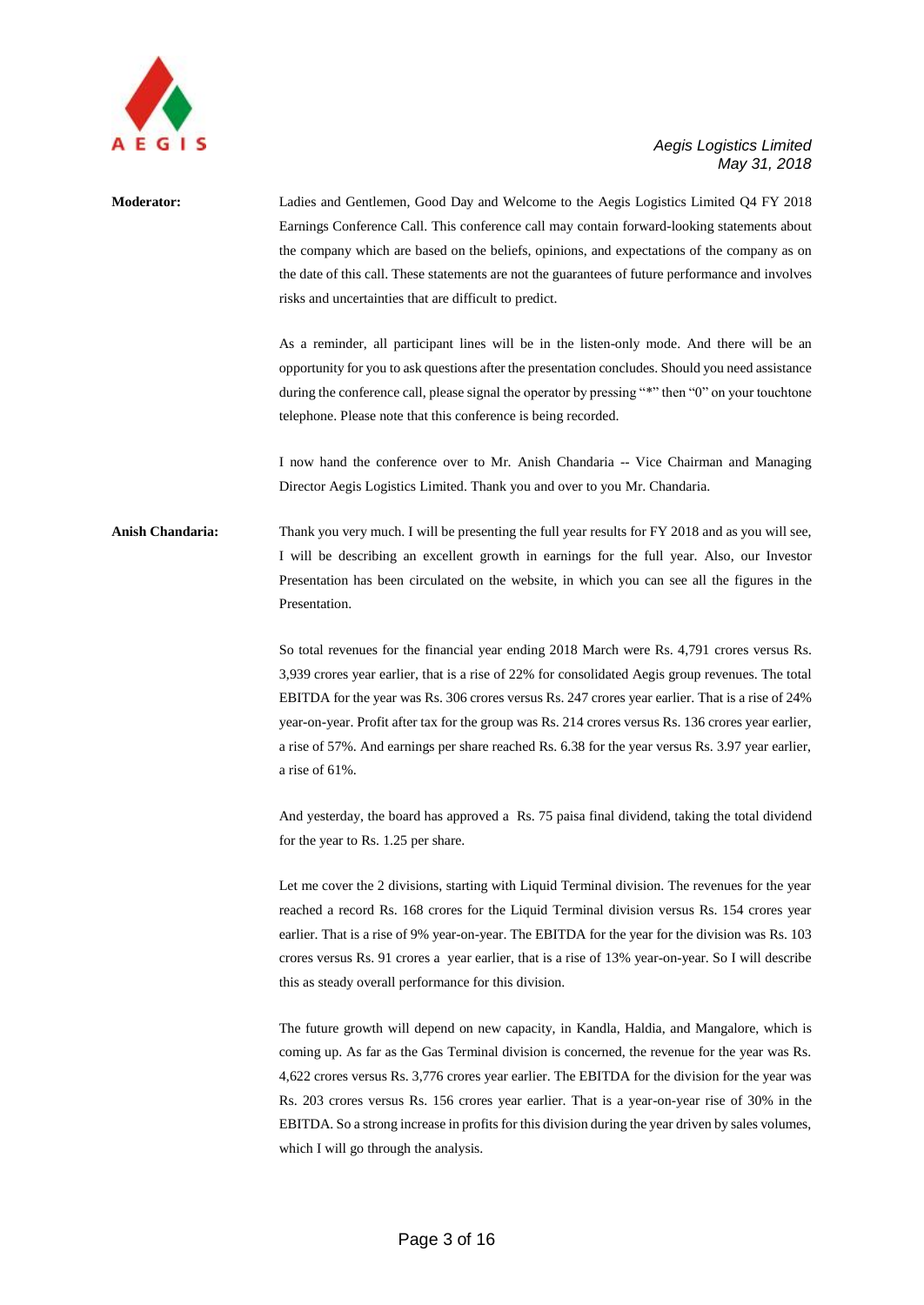

So our most important segment in the LPG volumes is obviously the LPG throughput terminal logistics volumes. For the year it was 1,742,467 metric tonnes versus a year earlier we reached 1,349,899 metric tonnes, a rise of 29% in the volumes of LPG handled at our 3 terminals in Mumbai, Haldia and Pipavav and a very strong rise of 29%. So this was the main growth in this LPG division.

LPG sourcing volumes for the year were 1,176,598 metric tonnes versus year earlier 1,043,067 metric tonnes, a rise of 13%. The Packed LPG Commercial Cylinder business was 13,504 metric tonnes for the year versus 12,521 metric tonnes year earlier, a rise of 8%.

Bulk industrial distribution sales of LPG was 40,232 metric tonnes versus 23,539 metric tonnes year earlier, a rise of 71% as we signed up new customers. And Autogas was 24,150 metric tonnes for the year versus 23,217 metric tonnes year earlier, a rise of 4%. So the key driver of rising LPG profit in the division was the LPG terminal logistics volumes which as I said, increased by 29% for the year.

Now, I will cover the outlook for FY 2019 for the year ahead and the project's update. Starting with the Liquid Terminals division. The growth in revenues and profits for the year ahead in this division will come from the major capacity increases in the following 3 projects.

First, the 100,000-kiloliter project in Kandla. This project was completed in Q4 of FY 2018. We are still waiting for the final permission to fully start operations. But the project is complete, so we are just waiting for the final permission to fully start the operations.

The second project is a 25,000-kiloliter project in Mangalore Port. This project should be completed in the current quarter, Q1 of FY 2019 and then, we have to get the final permission to start operations there but that like Kandla should then add to the earnings in FY 2019.

And finally, the third project the 35,000-kiloliter expansion in Haldia, we expect to complete this project in the first-half of FY 2019 all of this new capacity in Kandla, Mangalore and Haldia should significantly boost revenues and profits in this Liquid Terminal division in FY 2019.

Coming to the Gas Terminals division, we, of course, expect a major boost to the LPG terminal volumes in FY 2019 because of full year operations of the Haldia terminal. This Haldia terminal was commissioned only in Q3 of FY 2018. But in FY 2019, we will see the full year benefit of the Haldia sales volumes and I can confirm that sales volumes are currently running far above the budget in Haldia. The one year budget, as you recall was mentioned to be around 0.5 million tonnes. That would be the full year annualized budget for sales volumes in Haldia. And I can confirm that based on the current run rate over the last few months, we are far above that budget and therefore, that will result in a very good boost we expect in FY 2019 from the volumes handled in Haldia for the year.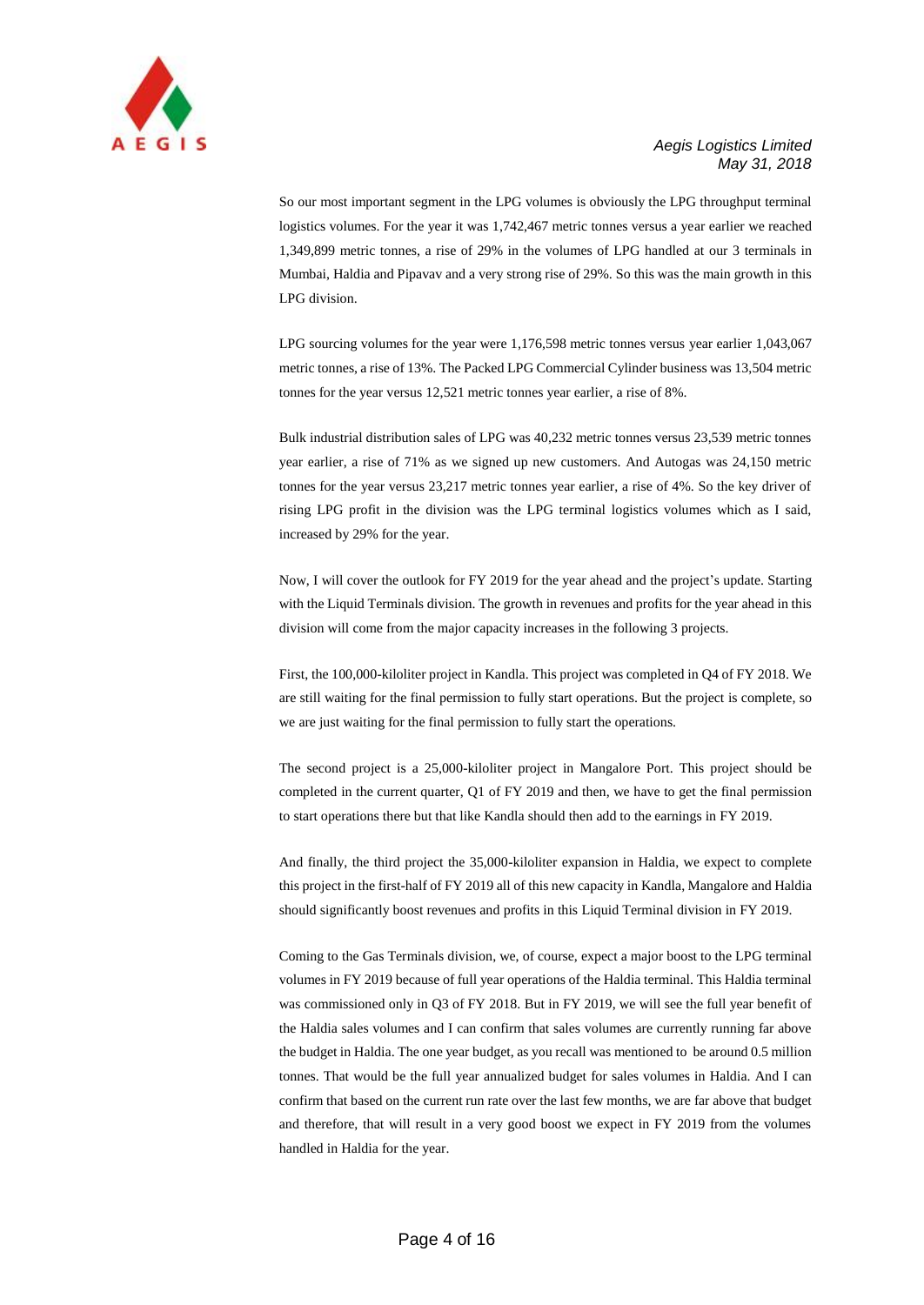

We expect to maintain the throughput volumes in Pipavav and Mumbai terminals and more Autogas stations are in the pipeline. But very significantly, I can state that all new stations of Autogas are unified petrol, diesel under the Essar brand and Aegis Autogas - Aegis Auto LPG. That all new stations which we are constructing we are selling petrol, diesel under the Essar brand as well as Aegis Autogas. So that means that the dealers are selling 3 products rather than 1. And also, around 11 of the old 107 stations have already been petrol and diesel has already been added and we are continuing to see each of the current 107 stations more can be petrol and diesel.

The main benefit, as I said, is that you get more traffic in the station. Apart from LPG, you get petrol and diesel vehicles also coming through. And that is the focus for the future that all new Autogas stations of Aegis are under unified stations that means petrol, diesel as well as Autogas.

By the way, in the Essar petrol stations themselves, a small number around 5 or 6 of Aegis Autogas pumps have been put in the Essar petrol stations. So that is a limited amount the main focus will be on our all Autogas network to put Essar branded petrol and diesel.

So the summary is it has been I think, an excellent year in FY 2018 with earnings per share rising to Rs. 6.38 from year earlier, a rise of 61%. By any calculation, that is a very significant year in terms of rising profits. And the outlook for the next year FY 2019 its continued strong growth in LPG Terminal volumes especially in Haldia, where we will see full year results and with a continued focus by management on delivering the next deals in our strategy of building the necklace of LPG and liquid terminals at various ports around the coastline of India. So that is the focus of management for the future.

That completes the Presentation and with that, I can take some questions.

**Moderator:** Thank you very much. We will now begin the Question-and-Answer Session. The first question is from the line of Rajesh Kothari from AlfAccurate Advisors. Please go ahead.

**Rajesh Kothari:** Sir, if you can give some view on why top-line growth has been muted in the fourth quarter? Question number #1. Question number #2 is, if you look at the overall LPG imports for the country in the fourth quarter, it has significantly declined compared to what we have seen in last 2 to 3 years. So what is the reason for the decline? And if this decline continues because of the ramp up in domestic production, then how do you see visibility for your business?

**Anish Chandaria:** Yes. On the top-line, I always say that it is misleading because international LPG prices go up and down. So the focus should be on actual metric tonnes rather than LPG prices because they go up and down. In fact, now, for example, in Q1 because of rising oil prices and gas prices you will see a sudden jump. In fact, prices have started rising, particularly in this Q1. So that is misleading those prices go up and down. I do not think one should focus too much on that. It is more to do with as you rightly said with what is happening with volumes. Now on your question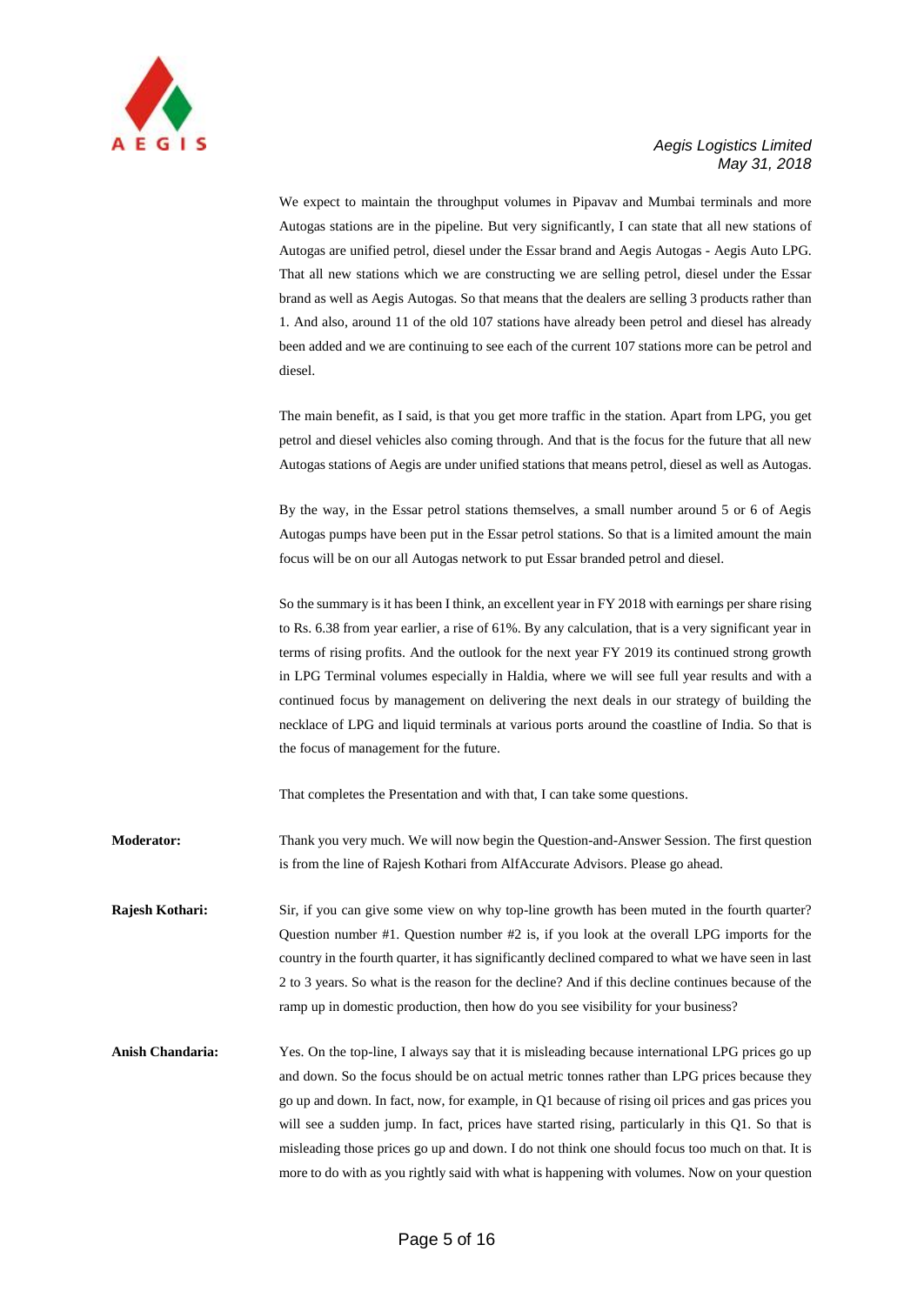

of LPG import volumes in quarter 4 as a country as a whole obviously, there are fluctuations from time-to-time in terms of fluctuations from time-to-time in import volumes but we do not see that as any major trend, major change in trend. The trend is very strong import growth continued for the year because of the penetration of LPG rising in the rural areas under the Ujjwala Scheme, etc. In fact, you see that in Aegis imports for example, in Haldia very strong imports, etc. so I do not think there is any major change in trend. Sometimes when the oil companies when they schedule their deliveries of LPG imports or domestic production, there are fluctuations with that. But we fully expect continued growth, strong growth in imports. Domestic production, that fluctuates again, depending on the production schedule. But again, there is limited capacity on domestic production. The incremental growth in satisfying the increased LPG demand is going to come from imports, that is a fact. So I do not think you will see any for the year as a whole for example, FY 2019 you are going to see continued strong growth in imports for India as a whole and in Aegis terminal. But quarter-by-quarter, there are sometimes fluctuations, but the trend is very strong growth in imports as the Government of India continues to increase penetration particularly in the rural areas of LPG. Regarding LPG prices, I said that international LPG prices are rising. I asked our people based on Q1, are you seeing any impact on demand because LPG prices are rising? But it does to appear to be so. Even though prices are rising, they are still from a fairly low base. So we do not see any impact. Demand continues to be strong and we expect that to continue.

- **Rajesh Kothari:** And one more question, if I may add, by FY 2021 as the HPCL, BPCL, IOC and of course few more private players, they keep adding their capacities, how do you see the scenario by FY 2020 over in 3 year or 4-year period, do you think that the demand-supply gap will significantly reduce?
- **Anish Chandaria:** Well, we have a very nice chart which is in our investor presentation, which shows over the coming many years not only by FY 2021 but even going to FY 2030. The gap is rising between domestic production and domestic consumption, which means more imports, right? That gap is going to be increasing because domestic production is stagnant. Not only over the next 3 years but over the next 10 to 15 years, that is the chart that we have in our presentation. Have a look at it.
- **Rajesh Kothari:** Which slide is that? Yes, I got it. Understood.

**Anish Chandaria:** Slide #8, is it...

**Rajesh Kothari:** Yes, Slide number #.08. Slide number #08.

**Anish Chandaria:** Yes. So more imports mean more terminals, right? Which is the whole story of Aegis that who is going to build those LPG terminals because in order to handle that vastly increased imports. So we know that as far as the public sector is concerned, we know that Indian Oil is trying to build 1 terminal in Kochi, which is a 30,000 terminal, which has got into some problems with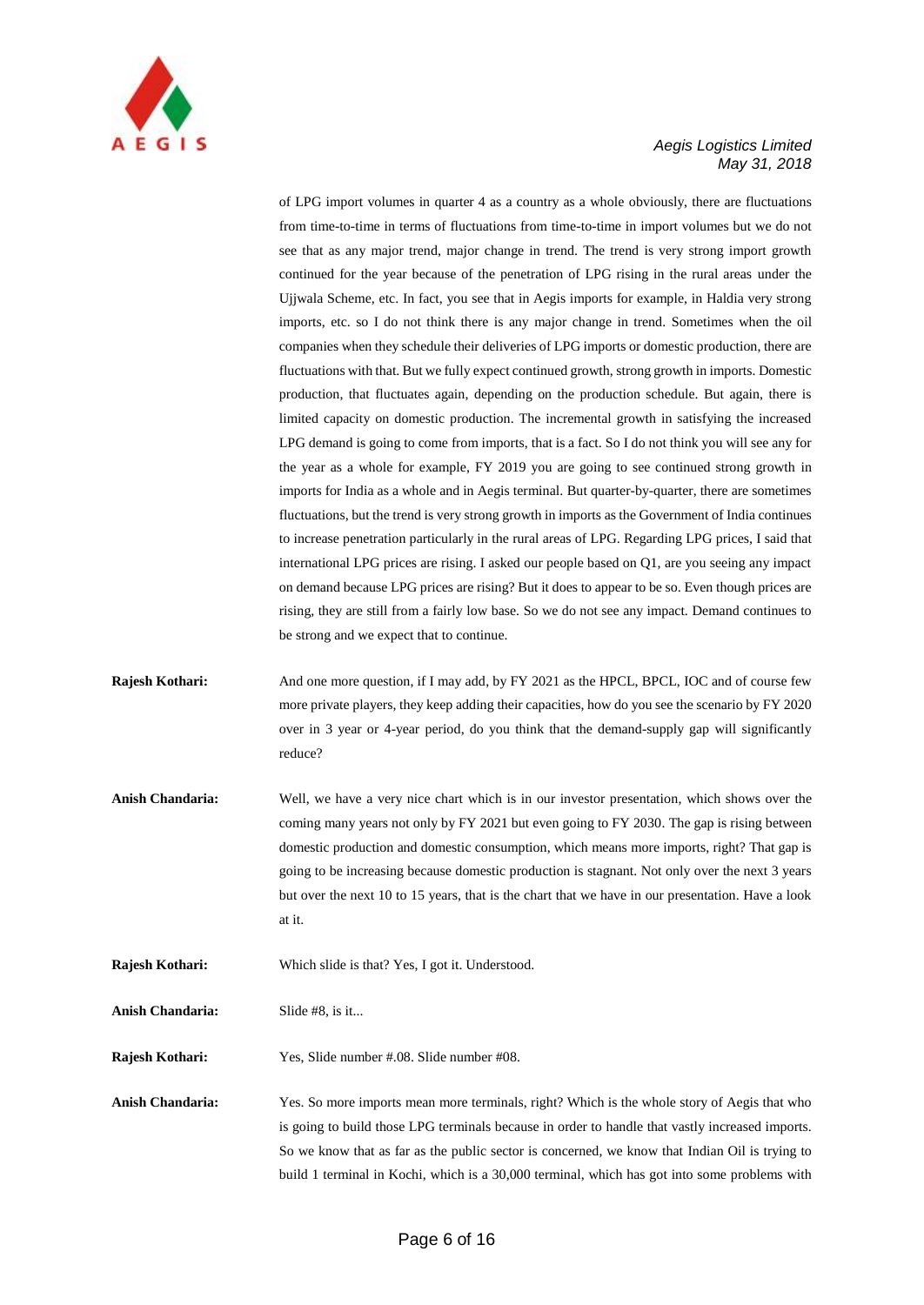

National Green Tribunal and are trying to sort out. We know that BPCL is trying to construct 1 more terminal in Haldia a 30,000 tonnes terminal which is under construction. Currently, it is not operational. But apart from those 2 public sector projects, there is only one company at the moment which is building LPG terminals, which is Aegis. And of course, there are many people talking about other projects but at the moment, it is only Aegis. Of course, we have just commissioned Haldia. And as I mentioned many times before, we are currently planning another 2 LPG terminals in collaboration with the public sector. So the bottom-line is, at the moment, you will have to see the announcement 9of those projects. But the bulk of the incremental import capacity is going to come from either public sector or Aegis. And India should then be able to handle the imports and that is really the story of Aegis that much of that incremental import capacity is going to be coming from Aegis not only the public sector. So it is a very good position for the company to be in.

**Moderator:** Thank you. The next question is from the line of Shalin Kumar from UBS. Please go ahead.

**Shalin Kumar:** Sir, can you give a little bit detail on your throughput terminalling volume for Haldia, Mumbai, and Pipavav for this quarter?

- **Anish Chandaria:** Yes. I am not really going to focus too much and I do not really give out the details terminal-byterminal. And in fact, as we get more terminals, I am not going to report every quarter on every terminal. But what I can say is that, all I gave the annual figures but there was very good throughput in all the terminals as far as Haldia, Bombay (Mumbai), and Pipavav is concerned. I would not give the detailed break-up. But we expect that resulting in 29% growth in overall LPG volumes in those 3 terminals. But as I said that we will be growing, particularly, the Haldia in this current year, FY 2019 and we will maintain the full kind of full results in Pipavav and Mumbai going ahead. One thing that we are still waiting for which somebody may asked before they ask is the you will remember in Bombay (Mumbai), so that we can increase throughput further is that Uran pipeline connection, but we are waiting for HPCL to finish their Chakan project, which I asked our gas marketing people the other day and they are still saying that, that might be the end of calendar year 2018 to complete that project because we have done our best. We have connected into that Uran pipeline some time ago but they are not using that. So it is still very much road evacuation from the Mumbai terminal for the LPG. But that we can expect greater volumes in Mumbai. But right now, as far as Mumbai and Pipavav is concerned it is going very strong and Haldia is building, as I said, very strong and will continue to build.
- **Shalin Kumar:** Sir, I completely understand that it is going to be too much of detail going terminal wise but since the Haldia is critical, if you can give any sense on the run rate or ballpark something where Haldia stands?
- **Anish Chandaria:** I can give you a sense of it without reporting all the figures. For example, and looking at it, we commissioned Haldia in Q3 of last year. So obviously, there was a ramp-up of this. Q3 we just started. Q4 was much better than Q3. And Q1, which I will report will be talking about the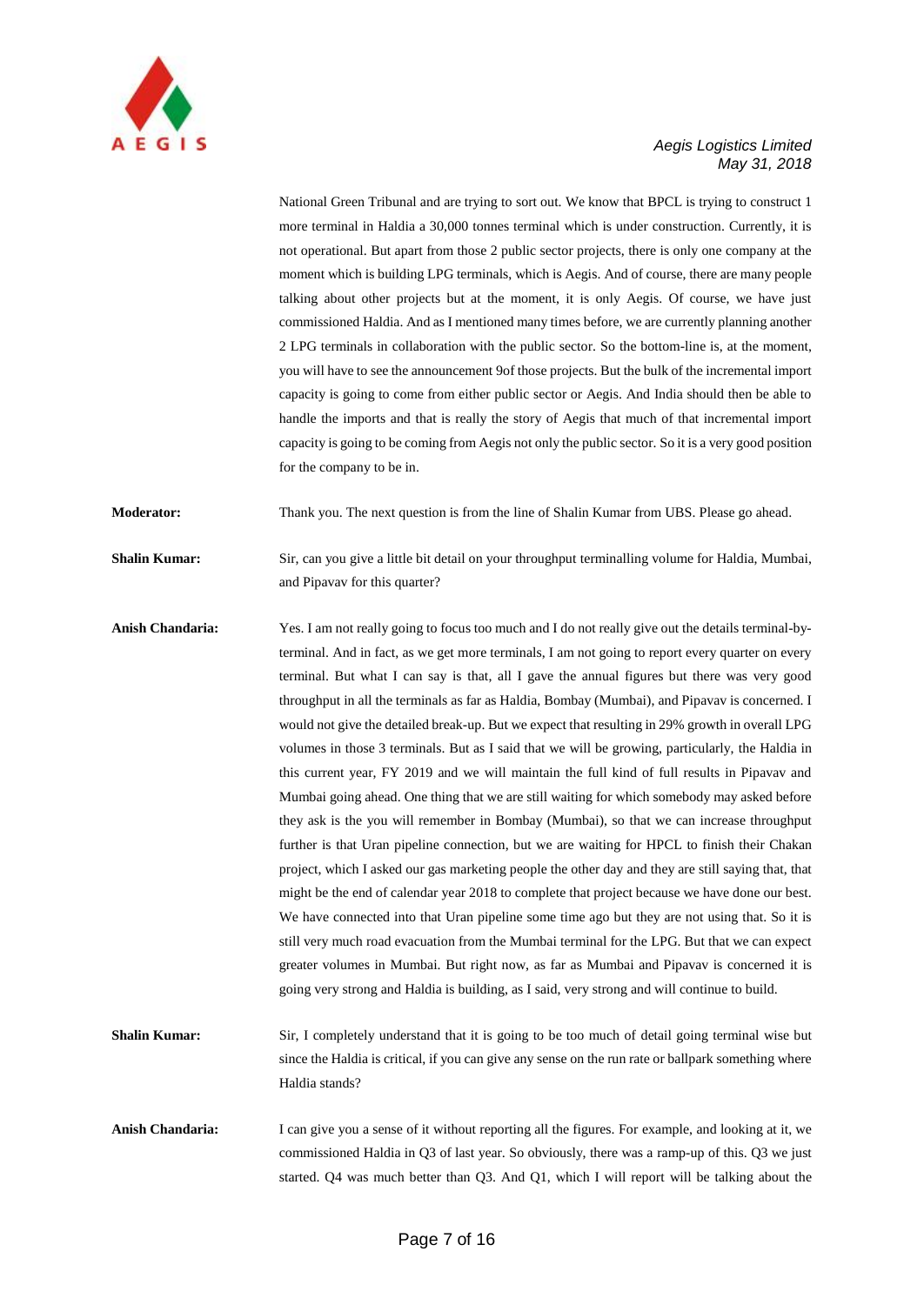

overall figures in the next earnings call. So what I mentioned is that the current run rate, is far above the kind of 40,000 tonnes to 50,000 tonnes per month budget. I do not want to give more information on that but, that does not mean its just 10% above budget. It is far above it and I will have a little bit more to say once the figures that come from April - May - June in the next earnings call. But for now, you can take that it is when I say far above it is much more than 10% above budget. It is much more.

- **Shaleen Kumar:** That is helpful, sir. That is what I needed actually. So that is helpful. Second bit on, any update on the new terminal where we are right now? We believe that everything was done from our side but still...
- **Anish Chandaria:** Nothing is done till it is done. As I have told you a few times and my last line in my Presentation was management is fully focused on delivering those deals. In fact, meetings are going on this week. We are also going for those meetings. So we are fully focused on that but until they are closed, they are not closed. But I think, I say it in every investor meeting, every earnings call, we are working as fast and as hard as possible but these are big deals and big contracts. So many things have to be still fine-tuned. But I think, there is a probability of hearing it in this financial year, FY 2019 deal announcement is high, and we are confident. But they can only be announced once everything is final. So we are not quite there yet but we are working as fast as possible on those and remain very confident.
- **Shaleen Kumar:** Sure, sir. And sir, one more bit on the Gas side then on the Liquid side as well. So in answering to the previous participant, you said that the only private player who is building is Aegis but we were of the belief that even Mundra is active on building an LPG terminal.
- **Anish Chandaria:** Yes. I ask this to our people as well. We have also heard the same. So watch this space, yes, we will see. But I can tell you one thing which I think I said when we were in our Investor Meetings in America, whatever the next deals that we do are going to be in the West Coast in India,. In other words, there is enough imports which are projected to happen in West Coast India that we are going to continue to build that.. If you have any other information, please do let me know. But irrespective of what they do I think that our deals and our projects are based on irrespective of that.
- **Shaleen Kumar:** Sure, I agree with you. And my information is again, based on media articles and maybe some other investor sources. Coming out of Liquid, we are seeing a decent growth in Liquid in this quarter, but the profitability has come down. What has happened over here?
- **Anish Chandaria:** I think quarter-by-quarter, again, if you look at it different product mixes, chemicals, sometimes it depends on trade flows, quite frankly sometimes the more chemicals are bought which are higher values, sometimes more bulk petroleum. So I do not think you should read too much into quarter-by-quarter figures of operating profit, generally, it remains a steady basis I would not say there has been a very strong growth already. Until we bring this new capacity on stream in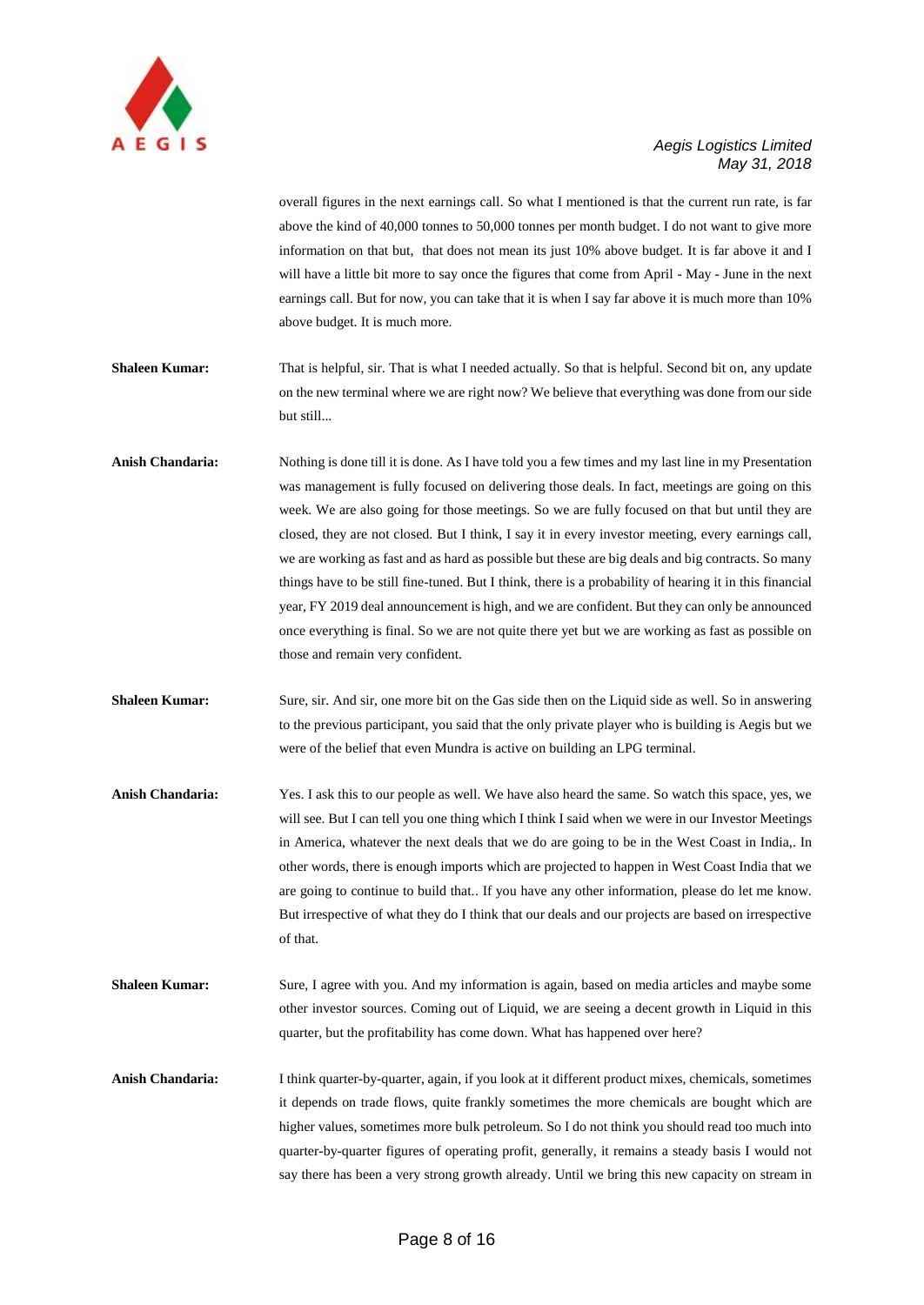

FY 2019, so it is a steady business in the terminals of Mumbai, Kochi, Haldia are all full and they are operating at full capacity. Pipavav remains at roughly around 20% capacity utilization, that has not changed. But I would it is a steady business and there are fluctuations in which products we bring. But otherwise, nothing different but the focus, as I said, for the future is bringing the new capacity of 100,000 kiloliters in Kandla; there is 25,000 kiloliters in Mangalore and the capacity expansion in Haldia of 35,000 kiloliters bring that all into full operation in FY 2019 that will significantly add to revenues and profit. In fact, we gave when we had our review just now to our Liquid terminal marketing team, which just had a few days ago, we gave them a very demanding target for the next 2 years in terms of revenues and you will see some further announcements which I am not going to make today, you will see some further announcements beyond these the 3 projects that I mentioned, you will see some further announcement perhaps in FY 2019 on that. So we are very much focused on growing capacity in Liquid Terminals in FY 2019 and that should result in quite a good boost this year in that division.

**Shalin Kumar:** Sure, sir. Just last...

**Moderator:** Thank you. The next question is from the line of Pranav Mehta from ValueQuest Research. Please go ahead.

- **Pranav Mehta:** My question was so now the Haldia LPG terminals reaching 2.5 million tonnes kind of throughput which is our target is dependent on the pipeline which is coming up near Paradip, just wanted a status update on that? And secondly, for our Pipavav Liquid Terminal, we were trying to get other players in that region on board for the Rail movement and so is there any update on that?
- **Anish Chandaria:** Okay, both good questions. On the Haldia LPG pipeline issue actually the latest information I had is that IOC is making good progress on that pipeline that this is the Paradip to Durgapur pipeline via Haldia, they are making good progress on that pipeline more significant than I had expected. I am always a little pessimistic with the time frame of this projects. However, I want to correct you that achieving 2.5 million metric tonnes is not dependent on that pipeline. That will come that right time will come whenever it comes, they are working as fast as possible. But actually, the way we have designed the project is that we think that irrespective of that pipeline, we can handle 2.5 million tonnes both by road and some other work that we are trying to do on future Rail movement of LPG which I have nothing to say right now but we are working on it that I think I can say clearly, that we are strongly working on it. And this is one of those type of deals that I am talking about where management is fully focused on. So the pipeline will come and that will only enhance evacuation possibility but we are confident. By the way, I can also tell you some other things on this Haldia LPG throughput, which I did not say in the presentation. But just to give you an indication, HPCL is building the largest bottling plant in Asia in a place called Panagarh. And I have just been told by our people that they are actually very close to completing that bottling plant which is great news for our progress towards that 2.5 million tonnes figure. Again, I am surprised with how fast they have constructed that, but they are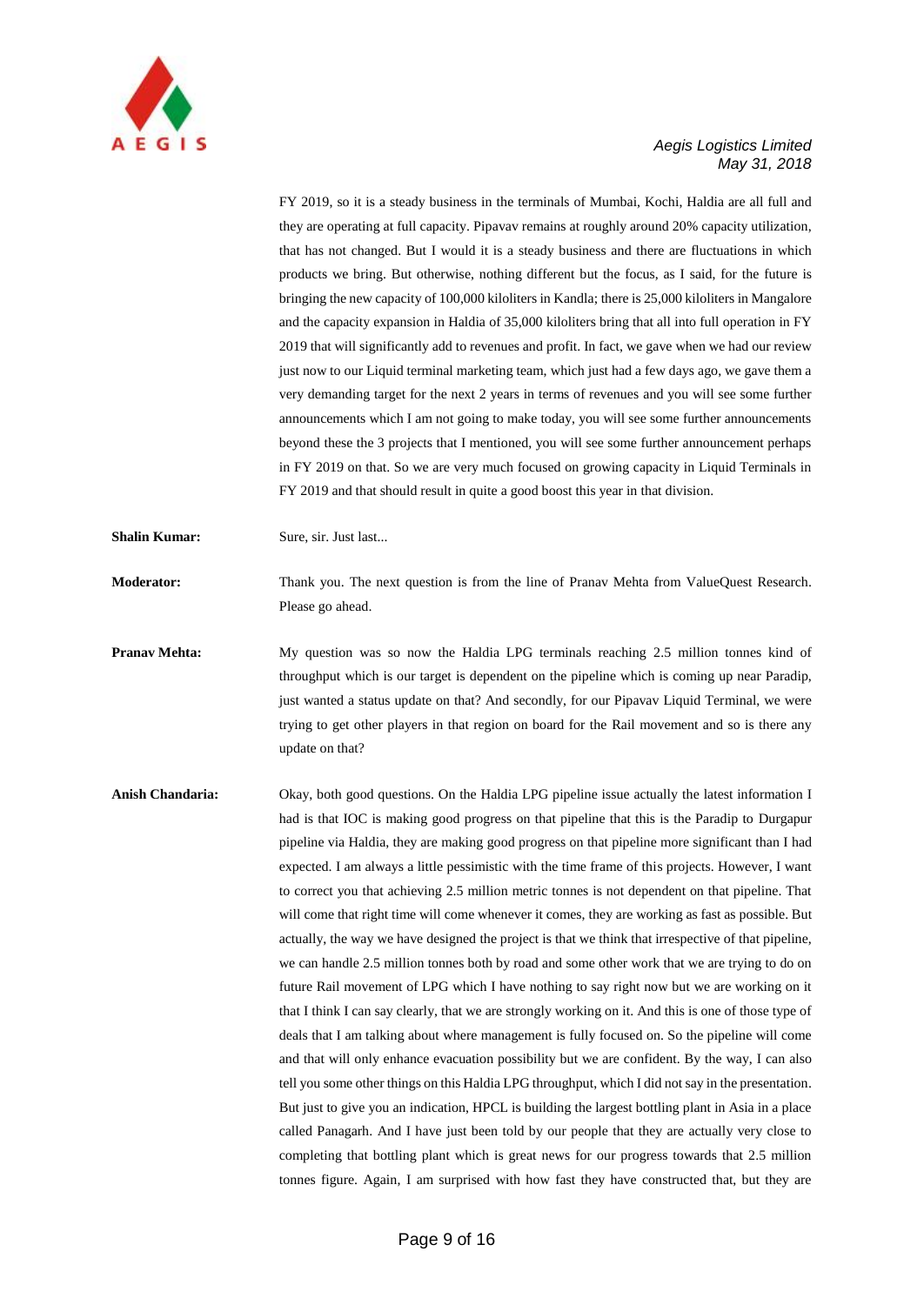

apparently very close to completing that project. Now they still have to lay pipelines from the Panagarh to our Haldia terminal which they have committed to do. So they have still not even started working on that. But we can still move by road. We can still move by road LPG to that bottling plan, as we are doing today. Another thing I can tell you, which should give everybody a great comfort on volumes again I have been very pleased to see I have asked our people that why is it that we are so far above budget I am happy, very happy as we just after 6 months of operation in Haldia we are so far above the budget in Haldia? And again, it is primarily HPCL and there is also BPCL cargoes which are coming in because they have completely stopped transporting any LPG from Vizag all the way to the Northeast because things are going very well in the Haldia LPG import terminal with us, with Aegis. So that is another reason why they are importing so much more than budget in Haldia because they have completely stopped all LPG coming up from Vizag. They are just taking from the Aegis LPG terminal. And the fact and as I said, BPCL is also bringing good cargoes into Haldia. So the growth in Haldia in this year is really going to power Aegis earning overall as we have said but much above budget and I have not given a quantification because we are in April and May and there is still one more month but maybe I will have a little bit more to say in the next earnings call once I have the June figure as well. But the current run rate is far above the budget far above and we will quantify a little bit more once I have the June figure, but it is looking very good and I am really pleased. And that is it is so significant it is going to power Aegis profit as a whole in FY 2019. That is how significant Haldia is. And we are building towards that 2.5 million tonnes that you said it is not quite happening in this year obviously but we are building towards that. And I expect that figure we will be talking about perhaps in somewhere between 3 years to 5 years from start of operation. So we are very much building towards that figure.

**Pranav Mehta:** Right. And on the Pipavav Liquid Terminal?

**Anish Chandaria:** Yes. Sorry. Yes, Pipavav Liquid Rail, I have been talking about it for some time our focus has now shifted to Rail movement of LPG from Pipavav. That is what we have actually been negotiating with Gujarat Pipavav Port. Again, I do not have anything to announce today except that ongoing discussions are going well. And so, therefore, we decided that was the priority rather than Liquid Rail movement because there is a lot of scope for increased LPG throughput movement by Rail in Pipavav, so that is the current focus. Once contract agreement is signed with Gujarat Pipavav on LPG Rail movement then we will again go back and talk to them about Liquid Rail movement.. So I think, probably high probability is a question of when not if, because the state of negotiations with Gujarat Pipavav on the Rail but it is not yet signed off. Then we will return to the Liquid Rail movement but that is the current priority.

**Pranav Mehta:** Right. Sir, one more question, a bookkeeping question. So you had the benefit on the taxation front this year because of which our effective tax rate was much lower. So going to FY 2019, so our tax rate should reverse back to a normal 20% to 22% kind of range going forward?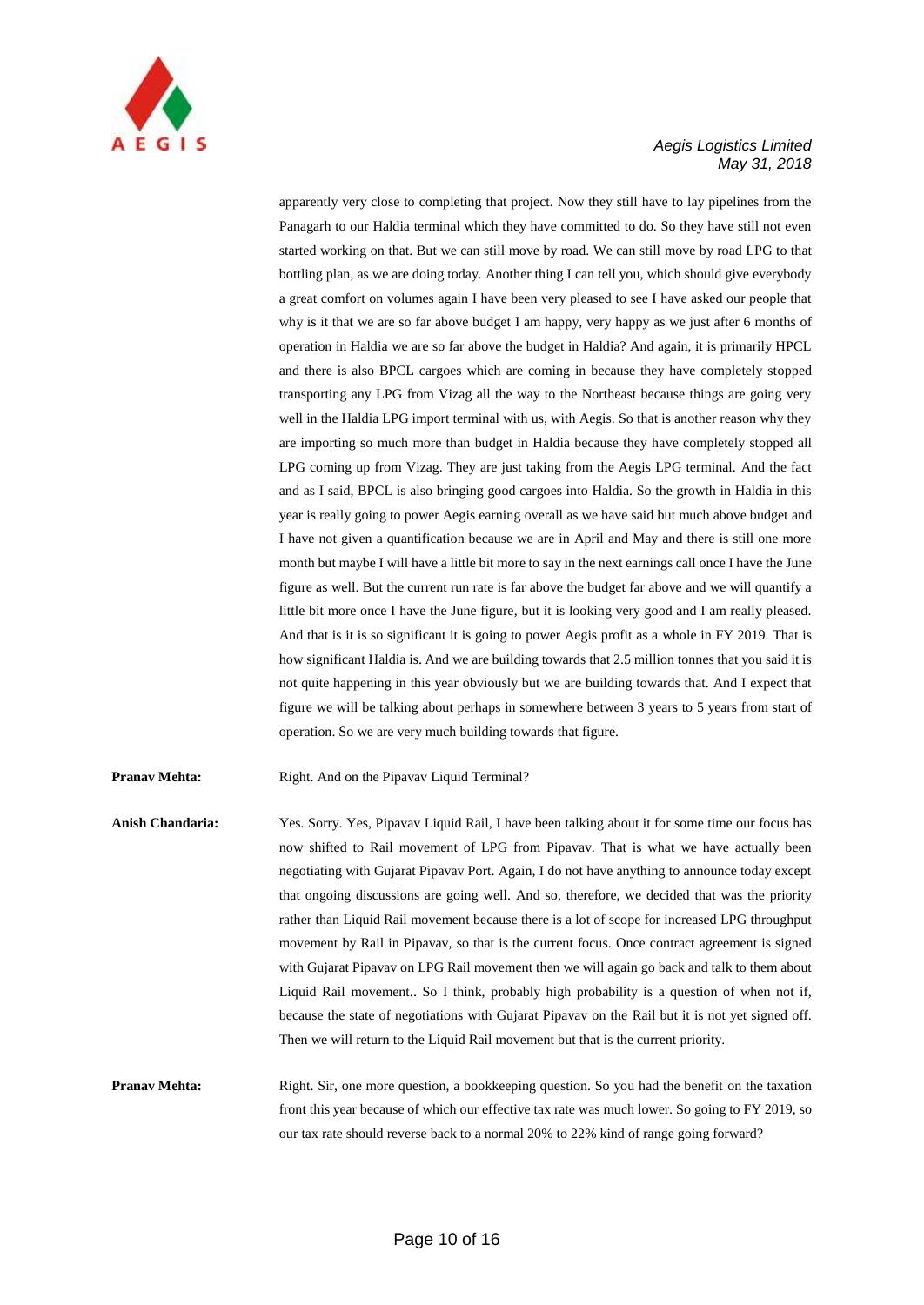

| Anish Chandaria:        | Yes, that is right because now all these Indian Accounting Standards has been implemented as<br>of this year. So you should probably target an effective tax rate of around 20% to 22% for next<br>financial year. But the good news is that pretax profit even irrespective of the increase in the<br>effective tax rate pretax profit mostly because of Haldia hopefully will be growing well, as I said<br>many times and therefore, we will see rising post-tax profit in the current year even though there<br>is an increase in the effective tax rate. |
|-------------------------|---------------------------------------------------------------------------------------------------------------------------------------------------------------------------------------------------------------------------------------------------------------------------------------------------------------------------------------------------------------------------------------------------------------------------------------------------------------------------------------------------------------------------------------------------------------|
| <b>Moderator:</b>       | Thank you. The next question is from the line of Pritesh Chheda from Lucky Investment. Please<br>go ahead.                                                                                                                                                                                                                                                                                                                                                                                                                                                    |
| <b>Pritesh Chheda:</b>  | Yes sir, I missed on the throughput source again transport volumes which you gave at the<br>beginning of the call on an annual business?                                                                                                                                                                                                                                                                                                                                                                                                                      |
| Anish Chandaria:        | I can repeat them again. So the LPG throughput terminal volume for the year FY 2018 was<br>1,742,467 metric tonnes.                                                                                                                                                                                                                                                                                                                                                                                                                                           |
| Anish Chandaria:        | Okay. For the year in all the 3 terminals of Haldia, Bombay (Mumbai), and Pipavav.                                                                                                                                                                                                                                                                                                                                                                                                                                                                            |
| <b>Pritesh Chheda:</b>  | And what is the growth rate in this?                                                                                                                                                                                                                                                                                                                                                                                                                                                                                                                          |
| Anish Chandaria:        | 29% year-on-year.                                                                                                                                                                                                                                                                                                                                                                                                                                                                                                                                             |
| <b>Pritesh Chheda:</b>  | Sourcing?                                                                                                                                                                                                                                                                                                                                                                                                                                                                                                                                                     |
| Anish Chandaria:        | Sourcing was 1,176,598 for the year.                                                                                                                                                                                                                                                                                                                                                                                                                                                                                                                          |
| <b>Pritesh Chheda:</b>  | 1,176,598.                                                                                                                                                                                                                                                                                                                                                                                                                                                                                                                                                    |
| <b>Anish Chandaria:</b> | Versus 1,043,067 year earlier, which was a rise of 13%.                                                                                                                                                                                                                                                                                                                                                                                                                                                                                                       |
| <b>Pritesh Chheda:</b>  | Okay. And transportation?                                                                                                                                                                                                                                                                                                                                                                                                                                                                                                                                     |
| Anish Chandaria:        | Transportation meaning?                                                                                                                                                                                                                                                                                                                                                                                                                                                                                                                                       |
| <b>Pritesh Chheda:</b>  | So the Aegis                                                                                                                                                                                                                                                                                                                                                                                                                                                                                                                                                  |
| Anish Chandaria:        | Autogas?                                                                                                                                                                                                                                                                                                                                                                                                                                                                                                                                                      |
| <b>Pritesh Chheda:</b>  | Yes.                                                                                                                                                                                                                                                                                                                                                                                                                                                                                                                                                          |
| Anish Chandaria:        | Yes, Autogas. We do not call it transportation. Our Aegis Autogas yes, it was 24,150 for the<br>year.                                                                                                                                                                                                                                                                                                                                                                                                                                                         |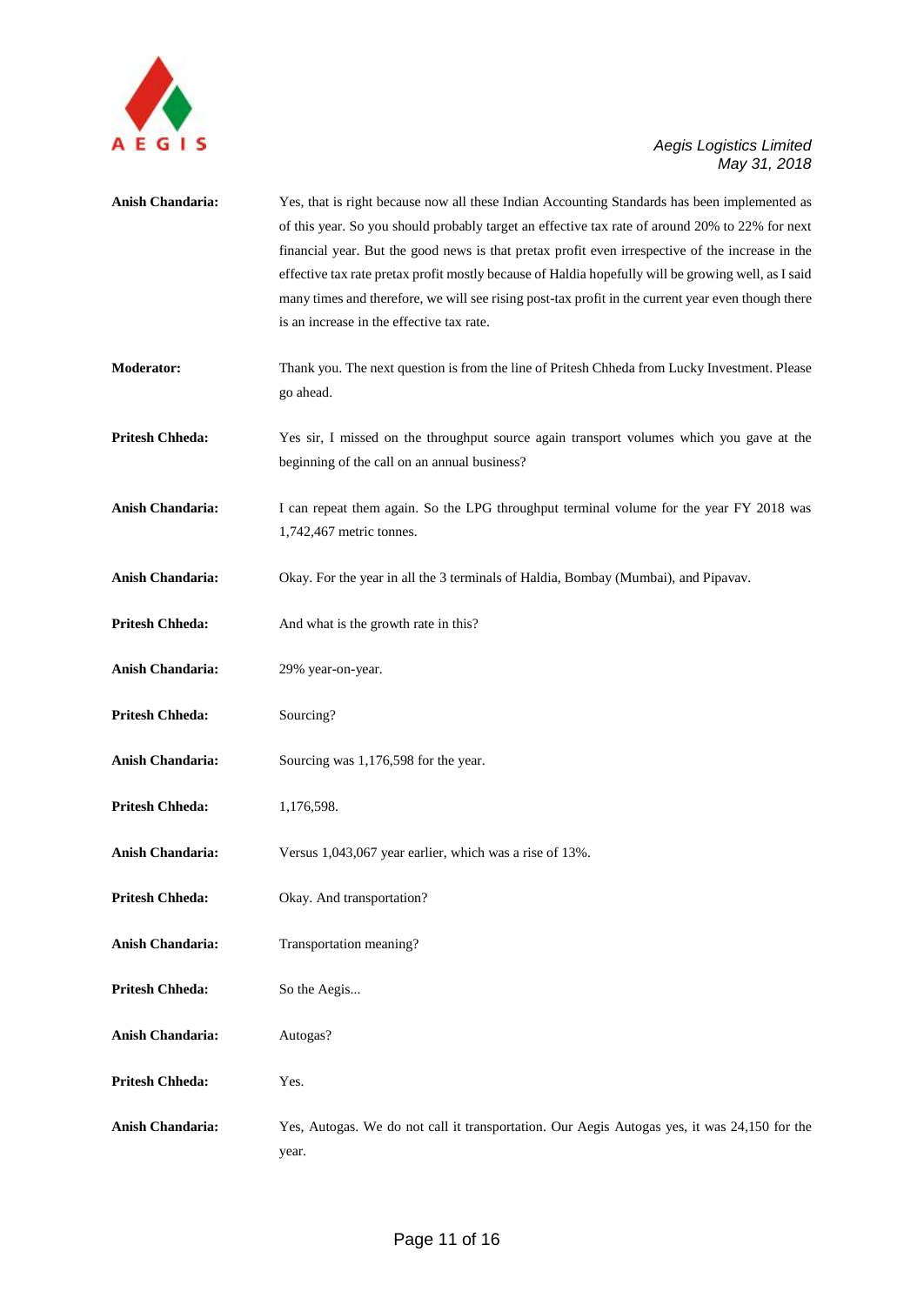

#### **Pritesh Chheda:** 24,150.

**Anish Chandaria:** Versus 23,217 year earlier, our team informed us around 6-7 opening was just delayed, and those will come into this financial year.. And these are in many very-very good sites and cities of Bangalore and Hyderabad and place, etc. in the South where it will have a meaningful impact on volumes because these are big sites. So I think you will see and you can ask me in the next earnings call in Q1 and Q2 and going through the year, you will actually see some because some of those are carried over from last year's construction, and we can see the progress. So we should see hopefully some good growth this year in Autogas.

**Pritesh Chheda:** What kind of growth in throughput do you expect for FY 2019?

**Anish Chandaria:** Well, I am not going to give a guidance because I think a lot of it depends on Haldia volumes because I expect Bombay (Mumbai) and Pipavav to continue the current run rate which is basically as strong as possible what I would call full capacity unless we get something on that Uran pipeline in Bombay (Mumbai). So it is really going to be driven by Haldia volume. It is too early to say as I said that currently April and May we have already seen very far above budget. So throughout the next few quarters, I will be able to give greater updates but I do not want to give that based on only 2 months but it is going very well we have very good confidence that is all I would say that is going to be maintained. But that is really based on only 2 months I do not want to extrapolate based on that. But I hope that to have greater certainty in the next few quarters on that. And that is going to be the major incremental volume growth on last year's 1.74 million tonnes that is where we should really see in Haldia in this FY 2019 the growth. But it is looking very strong and the current growth rate is looking very strong.

**Pritesh Chheda:** And lastly, on the sourcing side, why is the growth rate so soft? You would have obviously thought of a much...

**Anish Chandaria:** The growth rate, yes, I think as you know that that depends on whether the customers tender and whether they on their own requirements and whether they import themselves or whether they tender more for us. We do it as a service and we make \$3 to \$4 per tonnes in Singapore. So we try our best. If IOC, HPCL, BPCL, want to bring product then here is our bid and you come out with the tender. But if they find that they can import themselves through the national oil companies of Saudi Aramco and others, then we cannot force them to come up with them. So it very much depends on that. It depends on their own purchasing policy. We are doing it as a service to under \$3 or \$4 but if they have a different tendering program that is what it is. So I think that it is almost a result of their own purchasing policy. They are currently deciding in 2018 what the program is even though we already made. So I think we will see quarter-byquarter how that develops. But the main focus is as I have always said, how much LPG can we handle in our terminal? That is where the main profit is. What happens on sourcing is a result of their own the oil companies own purchasing policies on tendering.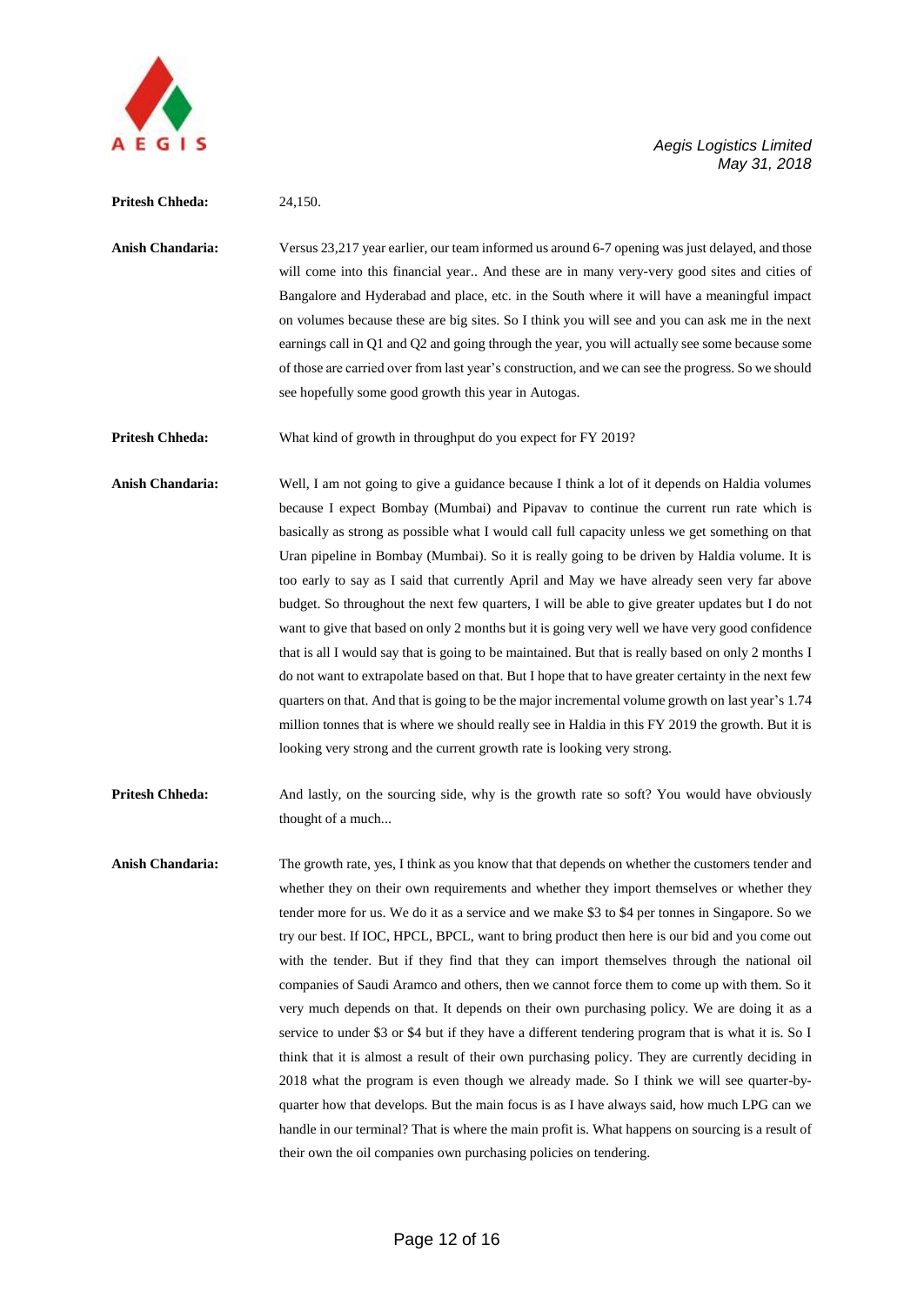

**Moderator:** Thank you. The next question is from the line of Dhruv Bhatia from AUM Advisors. Please go ahead.

**Dhruv Bhatia:** Sir, just first question, could you give us an update on the Pipavav expansion that you have done for LPG, how has that been progressing for you?

- **Anish Chandaria:** Yes. Obviously, that expansion was completed some quarters ago and it is going very well. As I said, we are maintaining good volumes in Pipavav and utilizing all the tanks that we have put up to in storage.. And also do not forget, we always talk about LPG but we are also storing other gases like butylene for Reliance in Pipavav so it is not only LPG I know I focus mostly on LPG. So everything is going well. In fact, nothing to announce today but we are always looking to say, okay, can we expand more in Pipavav? Not announced today because here it is a very modular approach. We can add another 2-3, we can add another 4 but again, it is always dependent on when the volumes are there. As I said, I do not have anything to announce on that today but that is a clear focus that how we can expand more in Pipavav given the good throughput that we have there. So that will give you some indication that we are looking to expand in Pipavav. If for example, we have a breakthrough on Rail movement in Pipavav then that would then determine the future, if you see what I mean. So it is probably that is how we will decide on future growth in Pipavav but things are going well.
- **Dhruv Bhatia:** Sir, with better than expected numbers from Haldia, is it possible to achieve the full throughput capacity of 2.5 by 2020?
- **Anish Chandaria:** I would doubt that. You remember our budget was 0.5 million tonnes for the first full year operation and I definitely say we are far above that at least for the first few months of this financial year, the run rate. But that does not mean we are going to achieve 2 million or 2.5 million by FY 2020. I think we will be conservative in our guidance in saying, which I have said repeatedly that 3 years to 5 years is a realistic time frame for that. But that is a big-big ramp up of volumes which had a big impact on profit. So let us maintain that 3 years to 5 years which means from FY 2018 3 years to 5 years is the kind of program that we have been told by the main customer and we are working towards that.
- **Dhruv Bhatia:** Sir and on your Mumbai terminal, you have a throughput capacity of 1.1 million tonnes. In previous calls also you had mentioned that with the Uran Chakan pipeline being ready, commissioned, the throughput capacity can go up till 1.4 million tonnes. So is it that delay in the pipeline, I mean, the throughput volumes cannot increase beyond 1.1 million tonnes?
- **Anish Chandaria:** Yes, to a large extent, because then everything is on road transport except for the Reliance contract on propane which goes to the pipeline because there is only road tankers that we can handle on a daily basis. So that kind of reach the full capacity if we do not have that pipeline throughput there is no Rail obviously. So we have been doing that in FY 2018 and that is the current kind of run rate that we are doing right now in FY 2019 which is why we were very keen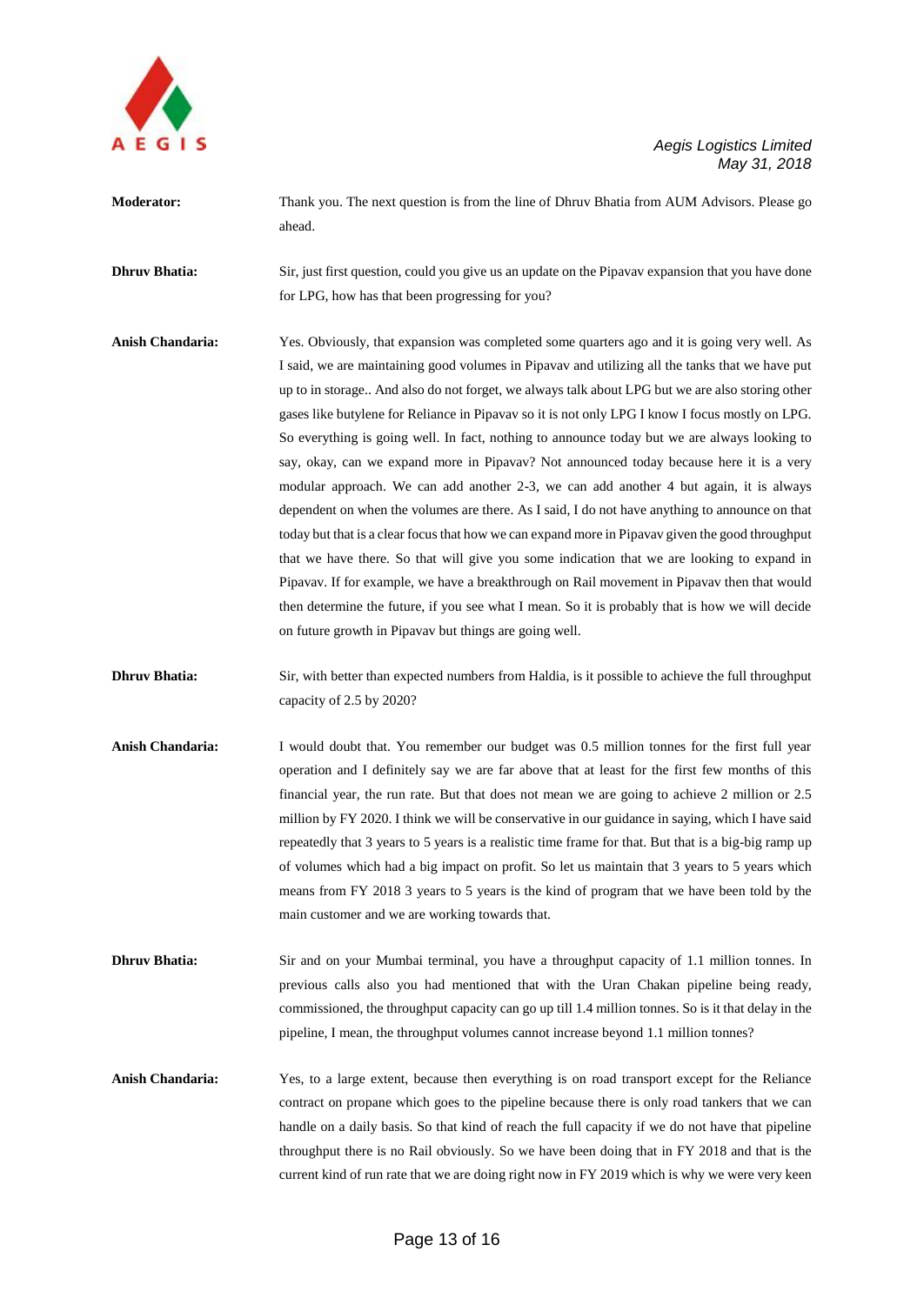

that this Chakan pipeline is completed to Poona Chakan by HPCL because they can start moving products in that 1.2 million tonne capacity pipeline and that is the only way at the moment we can raise the throughput in Bombay (Mumbai) towards that kind of 1.4 million tonnes. So we have been ready. We did our interconnection of 2.8 kilometers in December 2016. So we did our best some time ago because we were told by HPCL that the Chakan would be ready by October 2017. In fact, they used to say 2016 anyway. So they seem to add one more year but the current reporting is that they will be ready by end of 2018 which means December 2018. But anyway, whenever it happens we are ready and then we can not only see perhaps some greater throughput in Bombay (Mumbai) as well as Haldia. And then we are working on something in Pipavav as I said on the Rail thing and then new terminals also, new LPG terminals that we are working on. That is how we are trying to increase throughput volumes in all the terminals.

**Dhruv Bhatia:** Sir, any timeline on the new terminal in the West Coast?

**Anish Chandaria:** As I said that we are working as hard as possible, there is no timeline, except once it is done. And you will be the first to know, after we tell Aegis board, but we are working as hard as possible. As I said even this week itself, Raj and I are going for meetings and negotiations on that. So those deals will happen, they take time because these and I said this last time these are very-very large projects deal and they take time too. But once they are done and signed and we announce them then they are there for the next 30 years - 40 years. So that is why a few months here and there you should be patient. But once we have to get the right deal, so that we can maximize profitability that is what we are negotiating. But the reason I have been talking about these deals for some time just like I used to talk about Haldia and you can see the impact on Haldia you will see this year. Once they are done, then they generate profits and revenues for many-many years to come. So it is worth getting the right deal and we are negotiating as fast and as hard as possible but these are big deals and so you will have to be patient until they are done.

**Moderator:** Thank you. The next question is from the line of Ajay Khandelwal from Bank Of India AXA Mutual Fund . Please go ahead.

**Aakash Manghani:** Hi, this is Aakash Manghani from BOI AXA. I have joined the call a bit late. I am not sure whether this question already asked but the question was on the macro front. If I am looking at the data on the LPG production growth in FY 2018 and the LPG imports, it looks like the LPG imports grew at only 2.6% and the production growth was closer to 10% and this was after a couple of years of low growth on the production side and the imports have grown at a significantly lower pace as compared to what it has been for the last 3 years to 4 years. So your comment on that and how do you see that panning out over the next couple of years?

**Anish Chandaria:** Yes. I think someone else asked the question also. So I will repeat it. I do not if you have a copy of the Investor Presentation in front of you?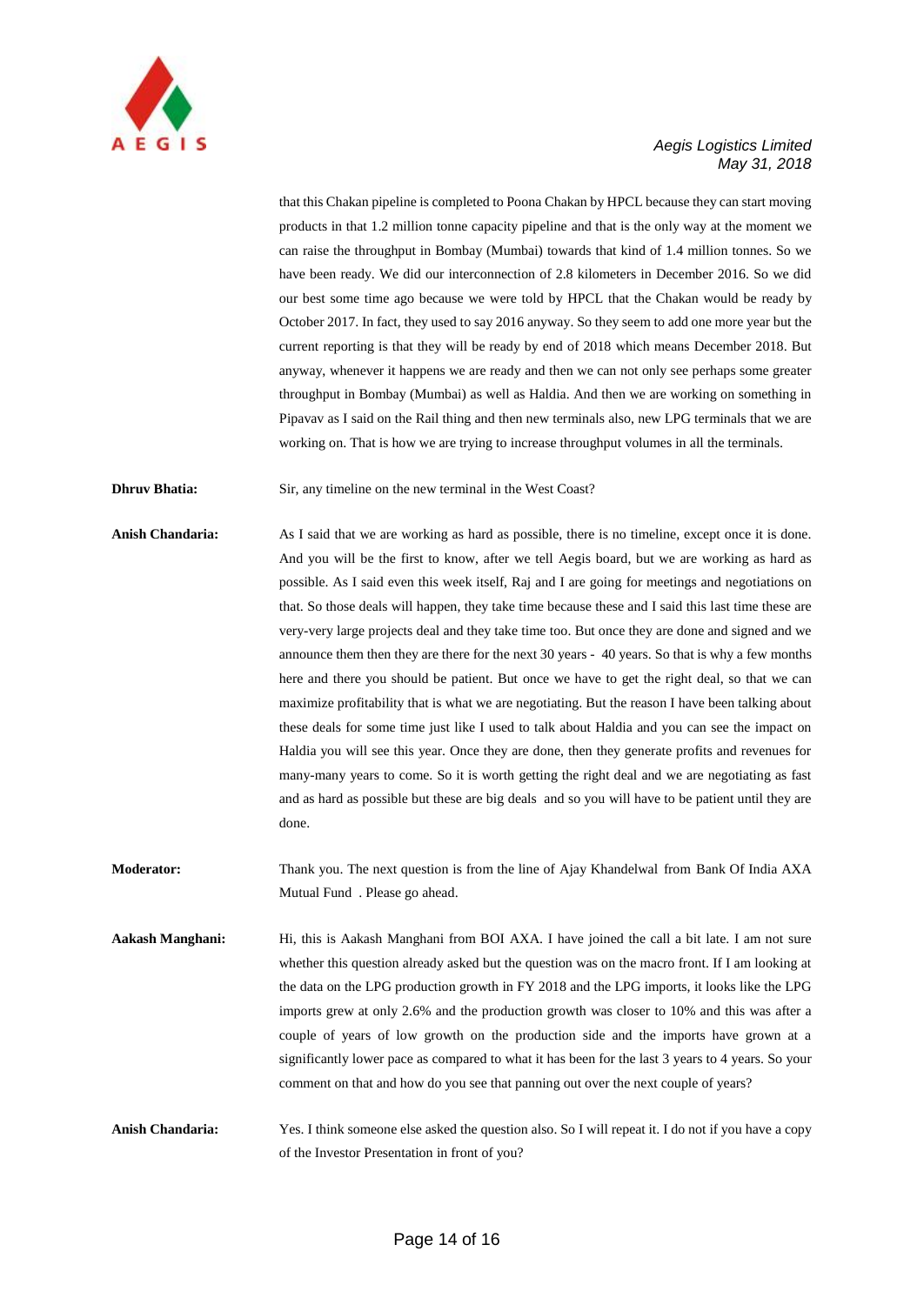

#### **Aakash Manghani:** Yes, I do have it, yes.

**Anish Chandaria:** Page #08 which shows the forecast of not only LPG demand and LPG imports, you can see a very strong growth in imports not only over the next 2 years but over the next 10 or 15 years because domestic production is actually operating at full capacity right now all the refineries that we have the full capacity of LPG right now. Domestic production of LPG always will be less expensive than imports. So they will be obviously, all refineries would like to maximize domestic production if they can. So that is what has happened. But actually, we are at the full domestic production of LPG, that means all incremental to fulfill all incremental demand, it has to be imported, there is really no doubt on that at all. So for example, this current year and you are seeing this as I said, in Aegis terminals let us say all India basis you will see a significant rise in imports because there is no more domestic production possible. Yes, there might be some small debottlenecking of refineries, etc. but so I think, there is really no doubt on that all that and we are already seeing in Q1, in quarter 1 we are already seeing rising imports from the oil companies. So I think that trend is clear. You are going to see rising imports which is why we are operating our import terminals at such full capacity, Bombay (Mumbai) and Pipavav and obviously, Haldia, has now just started. And we are constructing there is no choice for India but to import more. There really is no choice, that is the fact.

- **Aakash Manghani:** So if I were to use a timeframe of let us say for the next 2 years to 3 years, is it fair to say that the LPG production, domestic production would be flattish to just about low single-digit growth between FY 2018 to FY 2021?
- **Anish Chandaria:** Yes, that is exactly right. In fact, I have a spreadsheet here which shows that. That is exactly right, based on petroleum ministry figures that should be domestic production expansion will be flattish or low single-digit kind of growth and also it is going to be imported.

**Aakash Manghani:** And what is your sense of the demand CAGR over the next 2 years to 3 years the conservation CAGR it grew at 8% in FY 2018?

- **Anish Chandaria:** Again, I think it is pretty much as per this chart that we kind of compounded growth rate in terms of demand we expect to be somewhere between 6% to 8% demand growth. In some areas like Northeast, it is going to be higher because the penetration is lower and that is being governed by how fast the public sector companies IOC, HPCL, BPCL are building out that rural penetration distribution network in the Ujjwala Scheme and all that. That is all dependent on that. But they are growing as fast as possible so around 6% to 8% is the forecast, which is being built into this chart of demand growth. And as I said, that is fulfilling that increased demand is going to be from imports.
- **Aakash Manghani:** Okay. And in this chart, on Slide #08, I mean say FY 2025 FY 2030, what sort of market share do you envisage Aegis Logistics market share for imports?